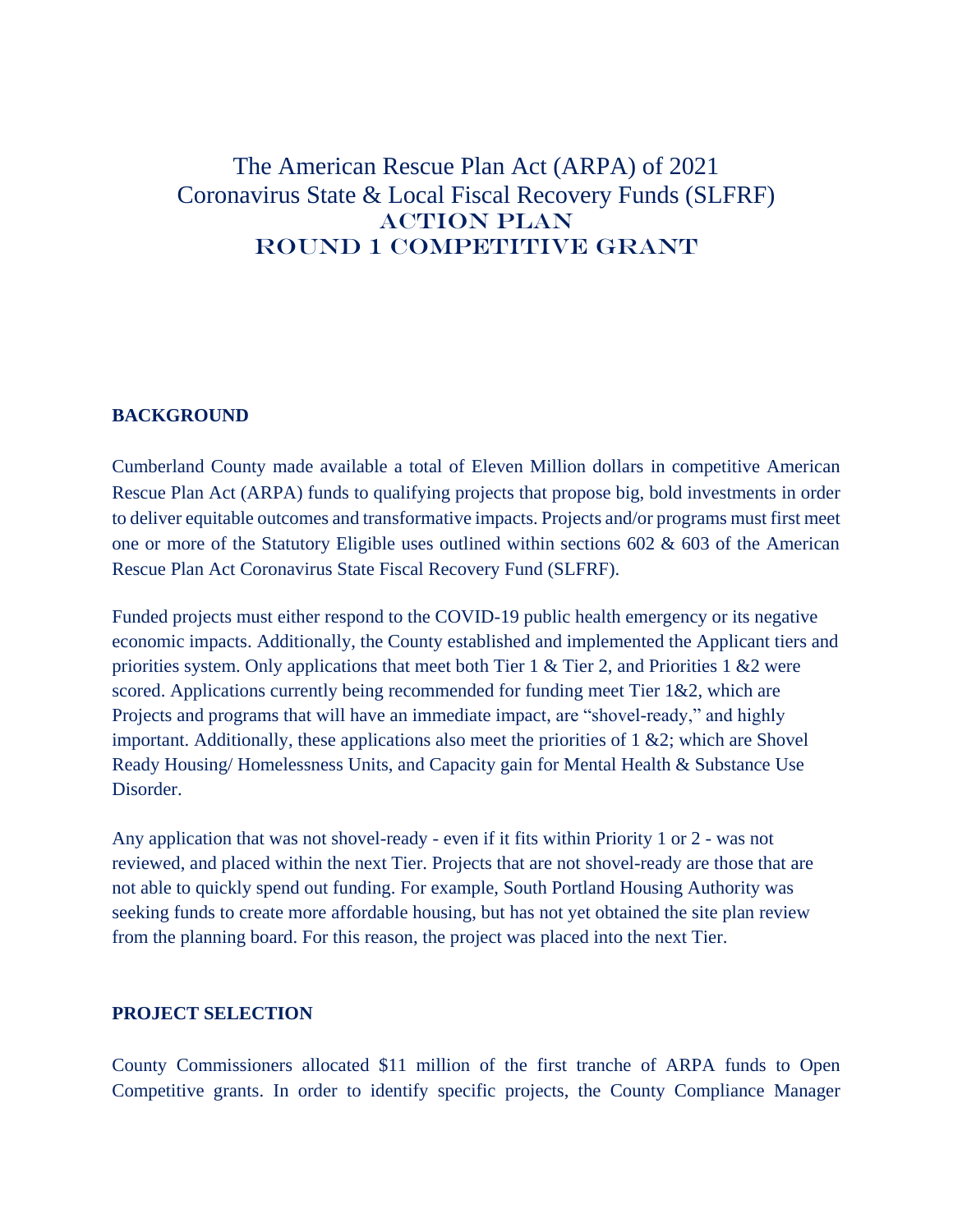conducted a competitive grant application process for program funds. External agencies were invited to apply through this process. Their applications were then reviewed by the ARPA Advisory Committee (AAC), a group of 4 County residents and 3 County Staff. The AAC made funding recommendations to the County Commissioners for approval. The round 1 Competitive Grant Schedule was as follows:

- Pre-Application Process October 15, 2021 close November 15, 2021
- January 06, 2022 Application portal Open
- January 20, 2022 Applications DUE by 4:00 PM
- February 28, 2022 Status of the current application review process
- March 15, 2022, AAC recommendations presented to County Commissioners, First Reading and also Public Hearing.
- April 11, 2022, County Commissioners Public Hearing & Approval
- All meetings were noticed and open to the public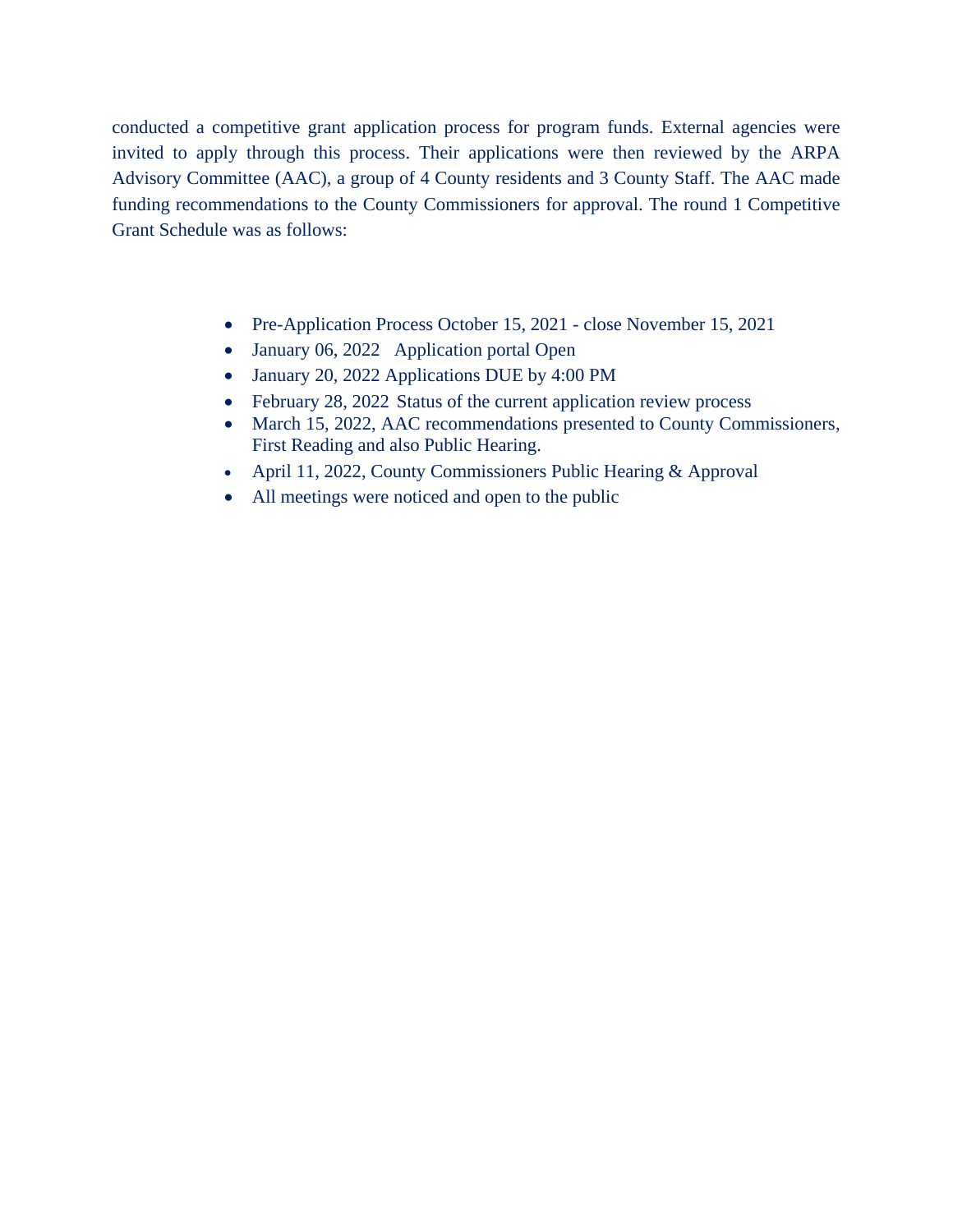|                                                   |                          |                            | <b>County Manager</b>  |                                                                                                              |
|---------------------------------------------------|--------------------------|----------------------------|------------------------|--------------------------------------------------------------------------------------------------------------|
| <b>Name</b>                                       | <b>Funding Requested</b> | <b>AAC Recommendations</b> | <b>Recommendations</b> | <b>County Manager guidance on recommendations</b>                                                            |
| MaineHealth dba Maine Medical Center Recuperative |                          |                            |                        | The project is currently underway and MaineHealth                                                            |
| Care Program                                      | \$<br>250,000.00         | s<br>250,000.00            | -S                     | has the financial means to cover the overrun.                                                                |
| <b>Westbrook Housing Authority</b>                |                          |                            |                        |                                                                                                              |
| The Stacey M. Symbol Apartments                   | \$<br>565,000.00         | s<br>565,000.00            | s<br>565,000.00        |                                                                                                              |
| <b>Westbrook Housing Authority</b>                |                          |                            |                        |                                                                                                              |
| The Stroudwater Apartments                        | \$<br>535,000.00         | s<br>535,000.00            | s<br>535,000.00        |                                                                                                              |
| Preble Street                                     |                          |                            |                        | Preble Street has other funding requests out for                                                             |
| <b>Food Security Hub</b>                          | \$<br>2,500,000.00       | s<br>2,500,000.00          | 1,500,000.00<br>s      | consideration.                                                                                               |
| Maine Recovery Fund                               |                          |                            |                        |                                                                                                              |
| A ride to work                                    | \$<br>100,000.00         | \$<br>100,000.00           | 100,000.00<br>\$       |                                                                                                              |
| Habitat for Humanity Greater Portland New Home    |                          |                            |                        |                                                                                                              |
| Build Program South Portland & Standish           | \$<br>2,600,000.00       | s<br>2,600,000.00          | s<br>2,600,000.00      |                                                                                                              |
| <b>Avesta Housing</b>                             |                          |                            |                        |                                                                                                              |
| <b>Avesta Seavey Street</b>                       | \$<br>350,000.00         | \$<br>350,000.00           | s<br>350,000.00        |                                                                                                              |
| <b>TDB LLC</b>                                    |                          |                            |                        |                                                                                                              |
| <b>VERTICAL HARVEST MAINE</b>                     | \$<br>8,000,000.00       | \$                         | \$                     |                                                                                                              |
| Avesta                                            |                          |                            |                        |                                                                                                              |
| Avesta Meadowview II                              | \$<br>250,000.00         | \$<br>250,000.00           | s<br>250,000.00        |                                                                                                              |
| Avesta                                            |                          |                            |                        |                                                                                                              |
| <b>Avesta Village Commons</b>                     | \$<br>350,000.00         | s<br>350,000.00            | s<br>350,000.00        |                                                                                                              |
| Youth and Family Outreach                         |                          |                            |                        |                                                                                                              |
| <b>Building a Brighter Future</b>                 | \$<br>300,000.00         | s<br>300,000.00            | 300,000.00<br>s        |                                                                                                              |
|                                                   |                          |                            |                        | The application listed three areas the original \$150K<br>was to be applied for. Only one of the three areas |
|                                                   |                          |                            |                        | qualifies under Commissioner guidance. The                                                                   |
|                                                   |                          |                            |                        | submitted budgeted amount for insurance premiums                                                             |
| <b>Quality Housing Coalition</b>                  |                          |                            |                        | is \$30,000.                                                                                                 |
| <b>Growing Project HOME</b>                       | \$<br>150,870.00 \$      | 150,870.00 \$              | 30,000.00              |                                                                                                              |
| <b>Maine Pretrial Services</b>                    |                          |                            |                        | Commissioner guidance and criteria prevent 3 months                                                          |
| <b>Direct Support Access</b>                      | \$<br>175,000.00         | s<br>175,000.00            | s                      | of funding.                                                                                                  |
| <b>Greater Portland Community Land Trust</b>      |                          |                            |                        |                                                                                                              |
| Randall Street Affordable Housing Project         | \$<br>500,000.00         | \$                         | \$                     |                                                                                                              |
| Portland Recovery Community Center                |                          |                            |                        |                                                                                                              |
| <b>Building Hope and Creating Community</b>       | \$<br>515.152.00 S       | 515.152.00                 | 515.152.00<br>-S       |                                                                                                              |

| <b>Budget</b>                |   | 11,000,000.00 |
|------------------------------|---|---------------|
| <b>Total Request</b>         | s | 17,141,022.00 |
| <b>Total Recommendation:</b> | S | 8,641,022.00  |
| <b>Remaining Balance</b>     | s | 2,358,978.00  |
| Total                        |   |               |
| Recommendations by           | s | 7,095,152.00  |
| <b>Remaining Balance</b>     | S | 3,904,848.00  |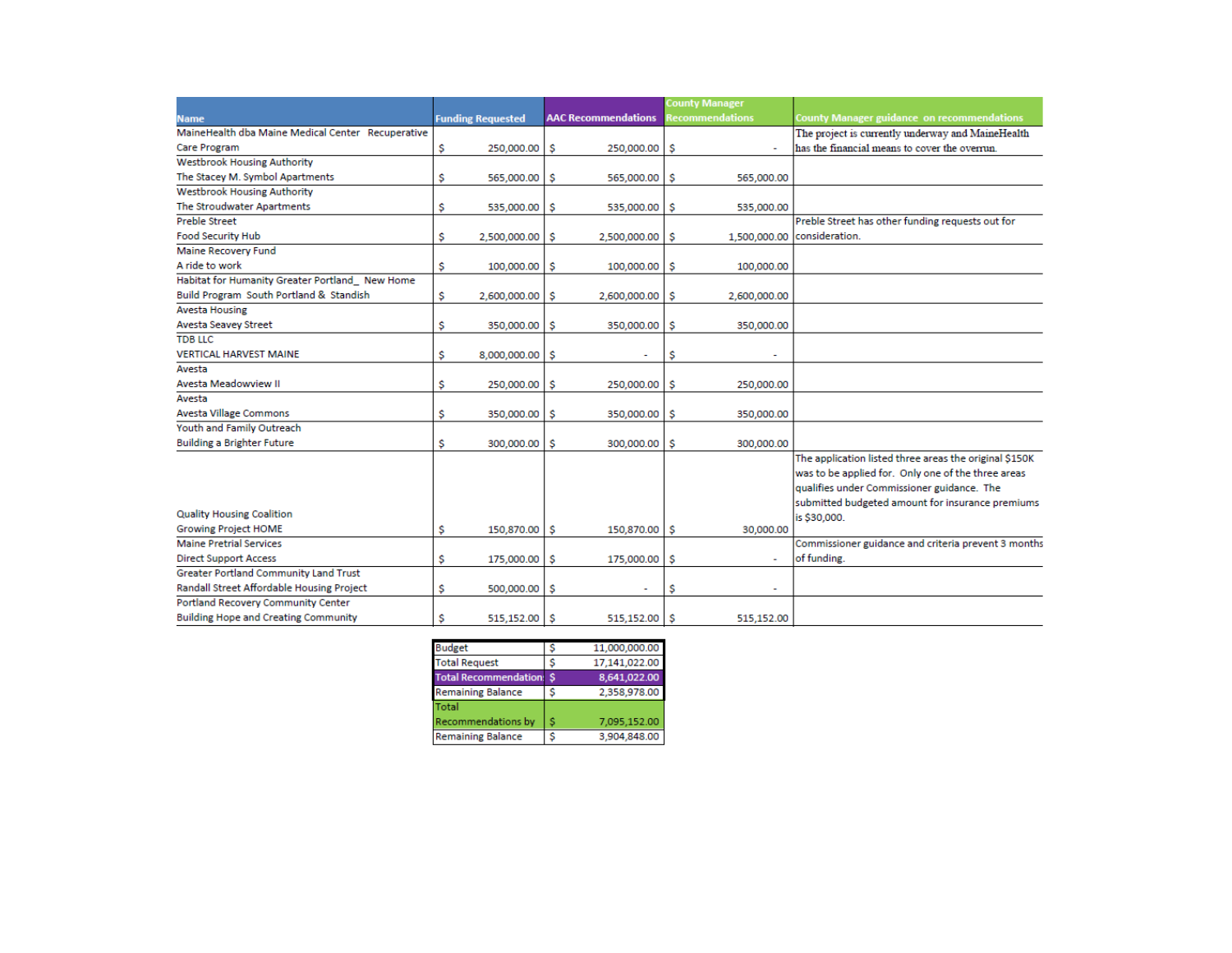#### **DESCRIPTION OF PROJECTS**

#### **Mental Health & Substance Use Disorder**

*Recuperative Care Program* Maine Health dba Maine Medical Center is seeking funds to support renovation costs to create a medical clinic and recuperative recovery /meals/activity space. Recuperative care is short-term residential care that allows individuals experiencing homelessness the opportunity to recover in a safe environment while accessing medical care and other supportive services.

Applicants Funding Request \$924,000.00

AAC Recommendation  $$250,000$ . *\*This amount is isolated to the build-out within this grant.* **County Manager Recommendations \$0**. The project is currently underway and MaineHealth has the financial means to cover the overrun.

*A ride to work-* Maine Recovery Fund is seeking ARPA funds to support employment and integrative services for people in Cumberland County recovering from substance use disorder, reentering from jail and prison, new Americans, and returning veterans facing reentry obstacles. ARPA funds would pay for transportation costs, such as bus passes, uber, or taxi services.

Applicants Funding Request \$100,000.00 **AAC Recommendation \$100,000.00**

*Direct Support Access-* Maine Pretrial Services is seeking ARPA funds to assist 74 clients with room and board fees associated with recovery residences. These funds with Dovetail with existing funding and allow for each of the 74 clients to be housed for 3months.

Applicants Funding Request \$175,000.00

AAC Recommendation \$175,000.00

**County Manager Recommendation \$0** Commissioner guidance and criteria prevent 3 months of funding.

*Building Hope and Creating Community* - Portland Recovery Community Center requests Cumberland County ARPA funding to support building renovation that makes existing space COVID-19 friendly and thereby allows for expanded services. The building renovation will allow more people affected by addiction to receive effective in-person recovery support despite COVID-19.

Applicants Funding Request \$515,152.00 **AAC Recommendation \$515,152.00**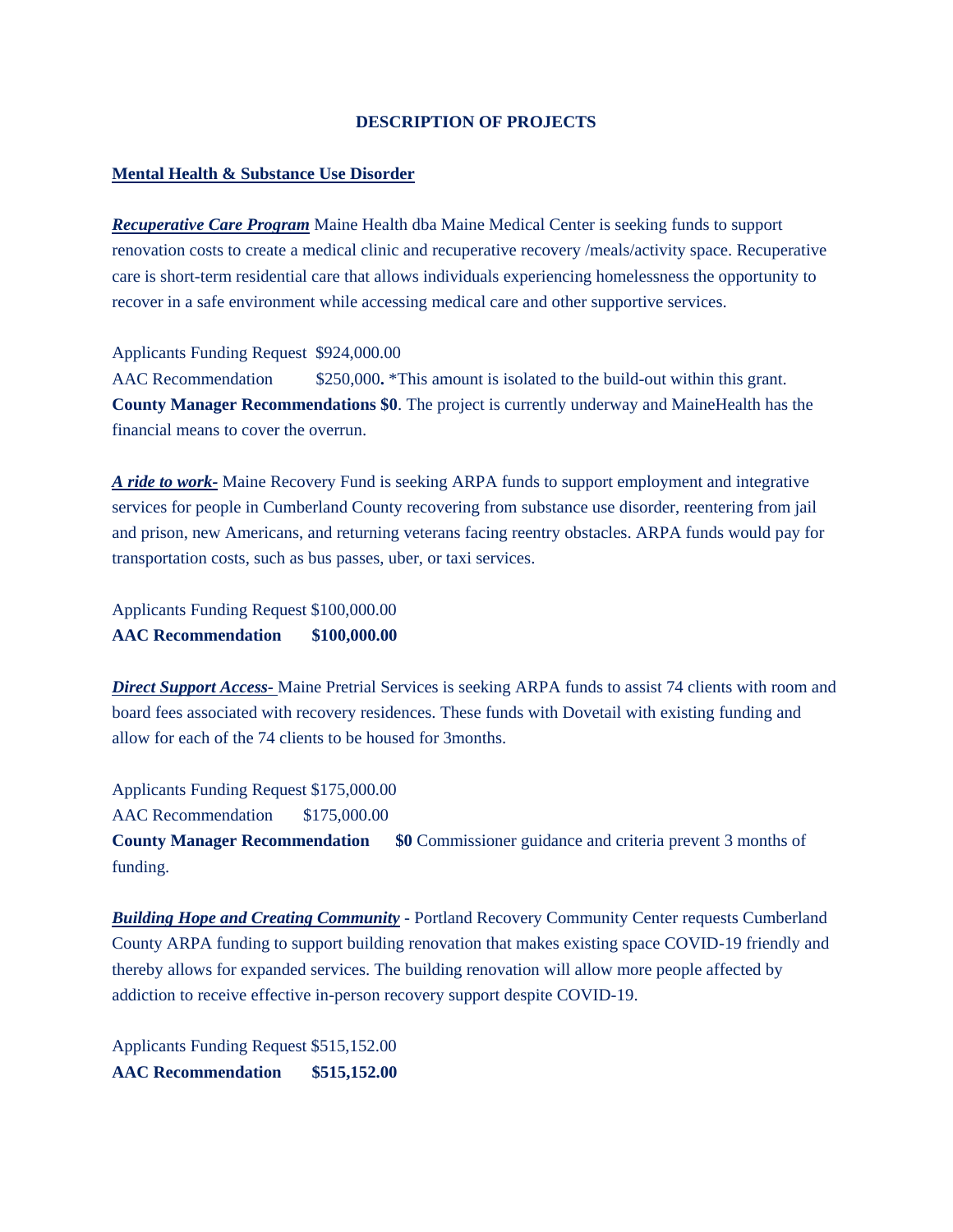#### **DESCRIPTION OF PROJECTS**

#### **Homelessness and Housing**

*Stacey M. Symbol Apartments-* Westbrook Housing Authority is seeking funding to support the development of 60 newly constructed affordable apartments reserved for seniors earning at or below 50% and 60% of Area Median Income (AMI). The goal of the project is to help mitigate rising costs of housing within the local market that have been exacerbated by the COVID-19 pandemic.

Applicants Funding Request \$565,000.00 **AAC Recommendation \$565,000.00**

*The Stroudwater Apartments*- Westbrook Housing Authority is seeking funds to support the creation of Stroudwater apartments, which will consist of 55 newly constructed affordable apartments reserved for seniors earning at or below 50% and 60% of Area Median Income (AMI). By creating more long-term affordable housing options for seniors we hope to alleviate both short-term and long-term strains on the system to allow people to live stably and safely for years to come. The County ARPA funds will be used to help cover rapidly escalating construction costs.

Applicants Funding Request \$535,000.00 **AAC Recommendation \$535,000.00**

*Seavey Street –* Avesta Housing is seeking American Rescue Plan Act (ARPA) funds to help acquire a 2.5+ acre parcel in Westbrook, ME. The parcel is located on Seavey Street, on the site of an old rail line, and is within a qualified census tract (QCT). Avesta would develop 60+ units of affordable housing on the site with all units restricted to 60% of AMI or below. The units will be all one-bedroom units; the target population will be older-adults 55+. This development is part of a larger effort to reinvigorate an infill site in the heart of Downtown.

Applicants Funding Request \$350,000.00 **AAC Recommendation \$350,000.00**

*Meadowview II –* Avesta Housing is proposing to use the American Rescue Plan Act (ARPA) funds to help acquire a 7+ acre parcel in Gray, ME. These funds will have an immediate impact in helping to preserve land for affordable housing. Avesta will develop 27 units of affordable housing on the site with all units restricted to 60% of AMI or below. This development is part of a larger effort to reinvigorate an existing affordable housing site and create a campus atmosphere in the Village Center of Gray. The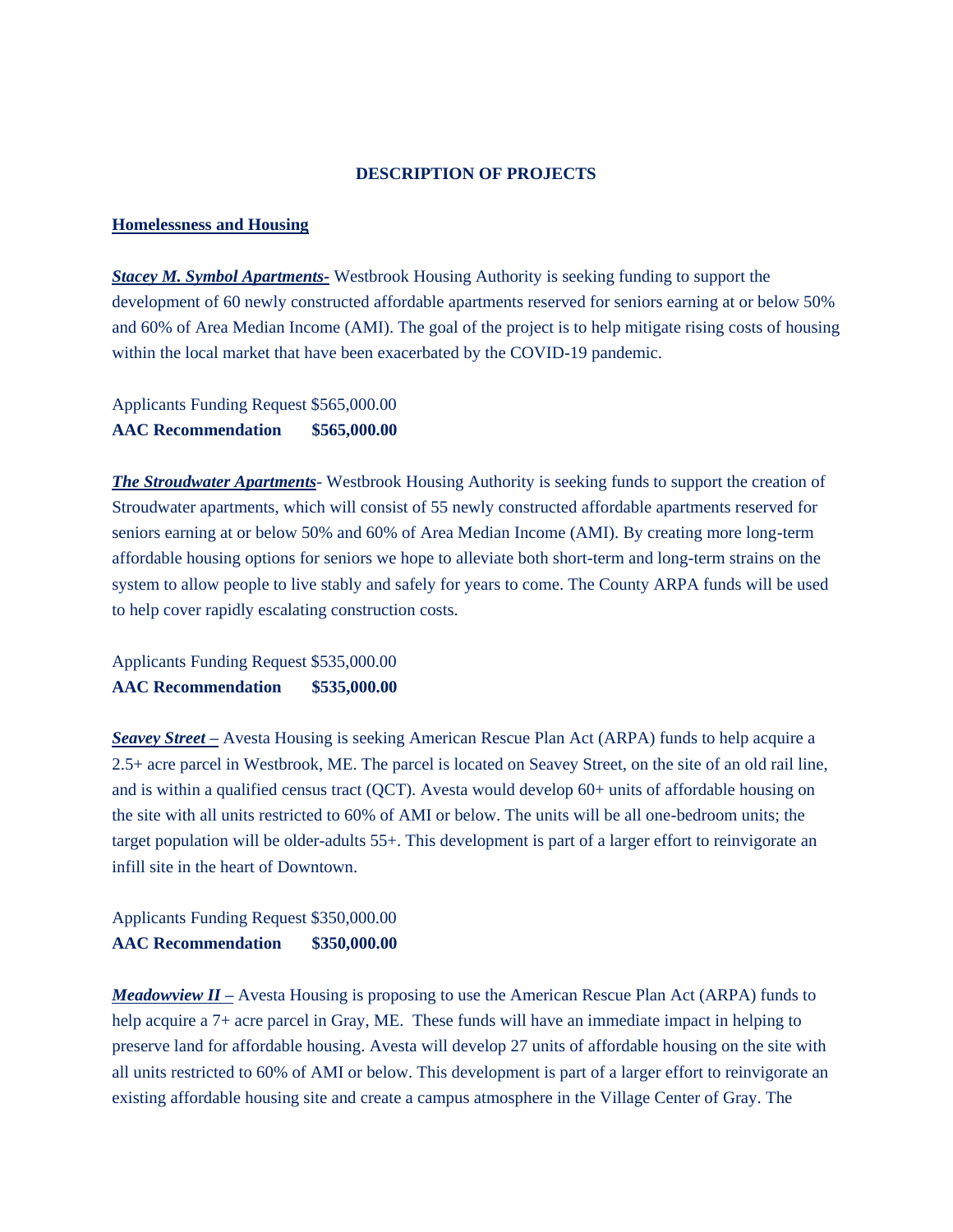addition of these 27 units to the existing campus of 20 senior units will also allow Avesta to bring more scale to this site and will make community services more comprehensive and readily available.

Applicants Funding Request \$250,000.00 **AAC Recommendation \$250,000.00**

*Village Commons* –Avesta Avesta Housing is proposing to use the American Rescue Plan Act (ARPA) funds to help acquire a .44+ acre parcel in Scarborough, ME. Avesta will develop 31 units of affordable senior housing on the site. There will be 30 one-bedroom units and one efficiency in a three-story elevator building. The units will be restricted to older adults, 55+ and all units will be affordable, reserved for individuals or couples earning less than or equal to 60% of AMI. A further 19 of these units will be set aside for individuals or couples earning less than or equal to 50% of AMI. All utilities are included in the rent helping to facilitate affordability by reducing the burden of housing expenses.

# Applicants Funding Request \$350,000.00 **AAC Recommendation \$350,000.00**

*VERTICAL HARVEST MAINE -* The Vertical Harvest Maine project is a public-private partnership (P3) with the following components: a (i) Vertical Farm, (ii) 60 Units of Affordable Housing, (iii) a Parking Structure which acts as infrastructure to the Affordable Housing and contains commercial space; and (iv) Sewer & Stormwater upgrades and relocation. The project is being developed and executed in partnerships among TDB LLC, the City of Westbrook, Community Housing of Maine, and Vertical Harvest L3C. TDB LLC has submitted the application to the County as one of the partners in this project. The Project request was \$8 million in ARPA funding for the following: \$4.605 million to be spent on the infrastructure for the affordable housing which is contained within the parking structure. The parking structure has four levels and the affordable housing is located on levels five and six that sit on top of the parking structure. \$2.707 million shall be spent on the upgrades for the sewer & stormwater infrastructure. \$702,000 shall be spent on the construction of the 60 units of Affordable Housing located on floors 5  $\&$  6 of the structure. The Committee had a hard time identifying the funding gap based on the information provided by the applicant. The Committee requested additional feedback, and still felt that the available materials from Vertical Harvest were not sufficient to recommend funding.

Applicants Funding Request \$8,000,000.00 **AAC Recommendation \$0**

*Food Security Hub* -Preble Street is seeking ARPA funds to refurbish and to convert the existing Food Security Hub space to a commercial production and processing kitchen, which will involve both construction build-out and foodservice equipment purchases. The move from the former office building cafeteria kitchen only supported 40-60 meals a day, the current space allows for an increase in production to 1,400 meals per day out of the space.

Applicants Funding Request \$2,500,000.00 AAC Recommendation \$2,500,000.00 **County Manager Recommendation \$1,500,000.00** Preble Street has other funding requests out for consideration.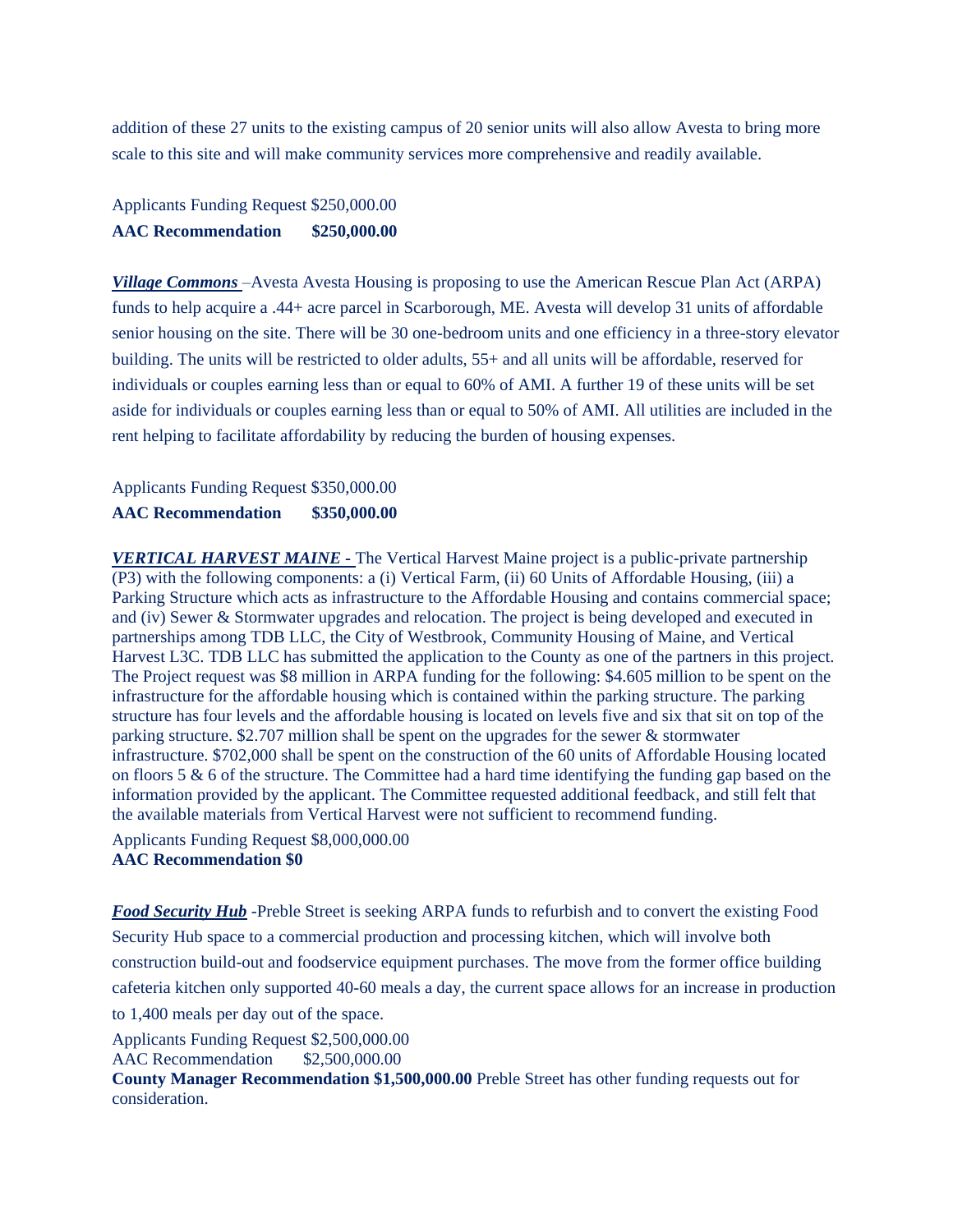*New Home Build Program-* Habitat for Humanity Greater Portland is seeking ARPA funding to support the construction of twenty, energy-efficient, single-family homes, for low-income first-time homebuyers. The homes will be located in both South Portland and in Standish.

Applicants Funding Request \$2,600,000.00 **AAC Recommendation \$2,600,000.00** 

*Building a Brighter Future -* Youth and Family Outreach are seeking County ARPA funding to support an expansion of existing Childcare facility that will include affordable housing above to support the overhead of the daycare. The funds will be used for infrastructure; the construction portion of the development

Applicants Funding Request \$300,000.00 **AAC Recommendation \$300,000.00** 

*Growing Project HOME*- Quality Housing Coalition sought ARPA funding for Administration funding as well funds to support an Insurance fund. The insurance fund would support persons and families seeking housing that are hard to house, by providing funds to support obtaining and retaining rental housing.

Applicants Funding Request \$150,870.00 AAC Recommendation \$150,870.00

**County Manager Recommendation \$30,000.00.** The application listed three areas the original \$150K was to be applied for. Only one of the three areas qualifies under Commissioner guidance. The submitted budgeted amount for insurance premiums is \$30,000.

*Randall Street Affordable Housing Project* - Greater Portland Community Land Trust is seeking ARPA funding to support the creation of 16 affordable homes located at 21 Randell Street Portland, Maine. The AAC did not recommend funding under this round. Current Architectural plans do not clearly reflect ADA federal requirements, and would need to be finalized and clearly outline the proposed Best Practices asked of developers by the committee.

Applicants Funding Request \$500,000.00 **AAC Recommendation \$0**